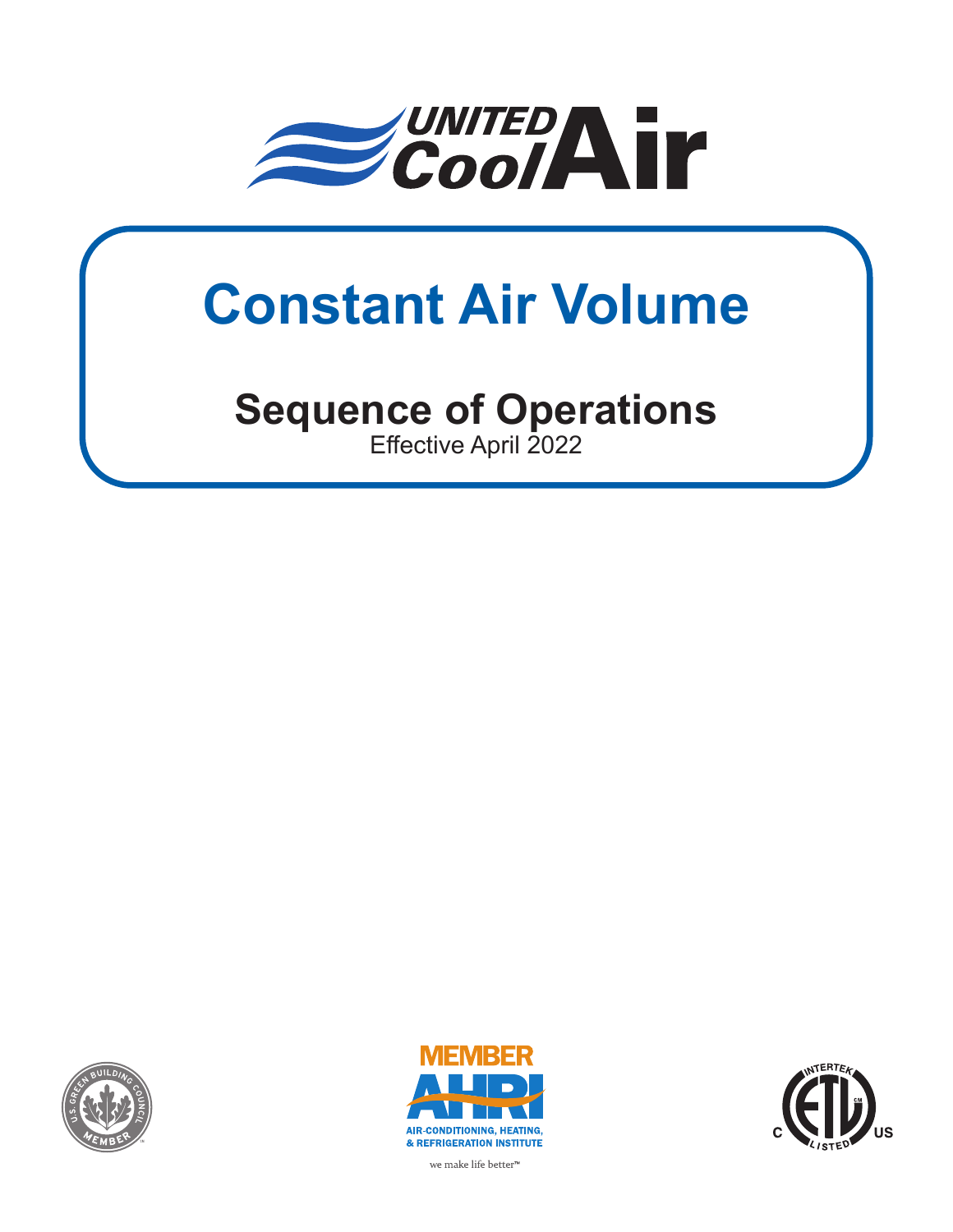

*Sequence of Operations*

# **Constant Air Volume Sequence**

Constant air volume systems are designed to deliver constant temperature air at a constant air flow rate to maintain air temperature within a zone / space being conditioned.

# **System Start/Stop**

The system is on when all enable points are set to the ON position. These enable points are as follows:

System ON/OFF: The System ON/OFF selector is found in the System ON/OFF menu of the controller's Main Menu using the unit's display terminal.

Remote ON/OFF: If a Remote ON/OFF switch is field wired into the unit controller, the remote ON/OFF input requires a voltage free dry contact closure to start unit operation. Terminal blocks are provided with a jumper installed to close the input if the function is not used.

BMS ON/OFF: (optional) System must be enabled through BMS. Default position is on.

# **Supply Air Blower**

Once the optional Outdoor Air Damper is open, the output for the Supply Air Blower energizes the unit's Supply Air Fan Motors. The controller checks for proof of air movement 60 seconds after start of the blower. If there is no proof of airflow by the air proving switch, the modes of operation (cooling, heating and optional dehumidification or humidification) are locked out from operation to protect the system. The blower motor contactor is de-energized and a loss of air flow alarm is displayed on the controller.

# **Cooling Mode by Space Air Temperature**

Cooling is based on Cooling Demand which is calculated by the Space Temperature sensor (SPAT), Space Temperature Set point, and Space Temperature Proportional Band. If the Space Air Temperature is greater than or equal to the Space Air Temperature Set point plus the Space Air Temperature Proportional Band Set Point, the Cooling Demand shall be 100%.

Fixed stage compressors are energized over the range of cooling demand based on start and hysteresis points. Each compressor has a start and a hysteresis point. A compressor starts when the cooling demand is greater than the compressor's start point plus the compressor's hysteresis point. The same compressor stops when the cooling demand is less than the compressor's start point minus the hysteresis point. The start point and hysteresis points are broken down over the total amount of compressors in a unit. These points are calculated automatically based on the total number of compressor stages.

# **Heating Mode by Space Air Temperature**

Heating is based on Heating Demand which is calculated by the Space Temperature sensor (SPAT), Space Temperature Set point, and Space Temperature Proportional Band. If the Space Air Temperature is less than or equal to the Space Air Temperature Set point minus the Space Air Temperature Proportional Band Set Point, the Heating Demand shall be 100%.

Fixed stage heaters are energized over the range of heating demand based on start and hysteresis points. Each heater stage has a start and a hysteresis point. A heater starts when the heating demand is greater than the heater's start point plus the heater's hysteresis point. The same heater stops when the heating demand is less than the heater's start point minus the hysteresis point. The start point and hysteresis points are broken down over the total amount of heaters provided. These points are calculated automatically based on the total number of heating stages.

# **Unoccupied Mode**

During Unoccupied Mode, all outputs are de-energized. The Supply Air Blower has an option to operate continuously during the unoccupied period. The system also has the capability for setting up Unoccupied Control mode to maintain minimum conditions during unoccupied mode.

If the unit Schedule is enabled, the unit can be set up to follow Unoccupied Control which means the unit can follow a separate set of Temperature and Humidity set points to maintain space conditions. The outdoor air damper shall remain closed during Unoccupied Control mode.

# **Night Set-Back**

If the unit Schedule is enabled, the unit can be set up to follow Night Set-Back Control which means the unit can

*Continued on Next Page*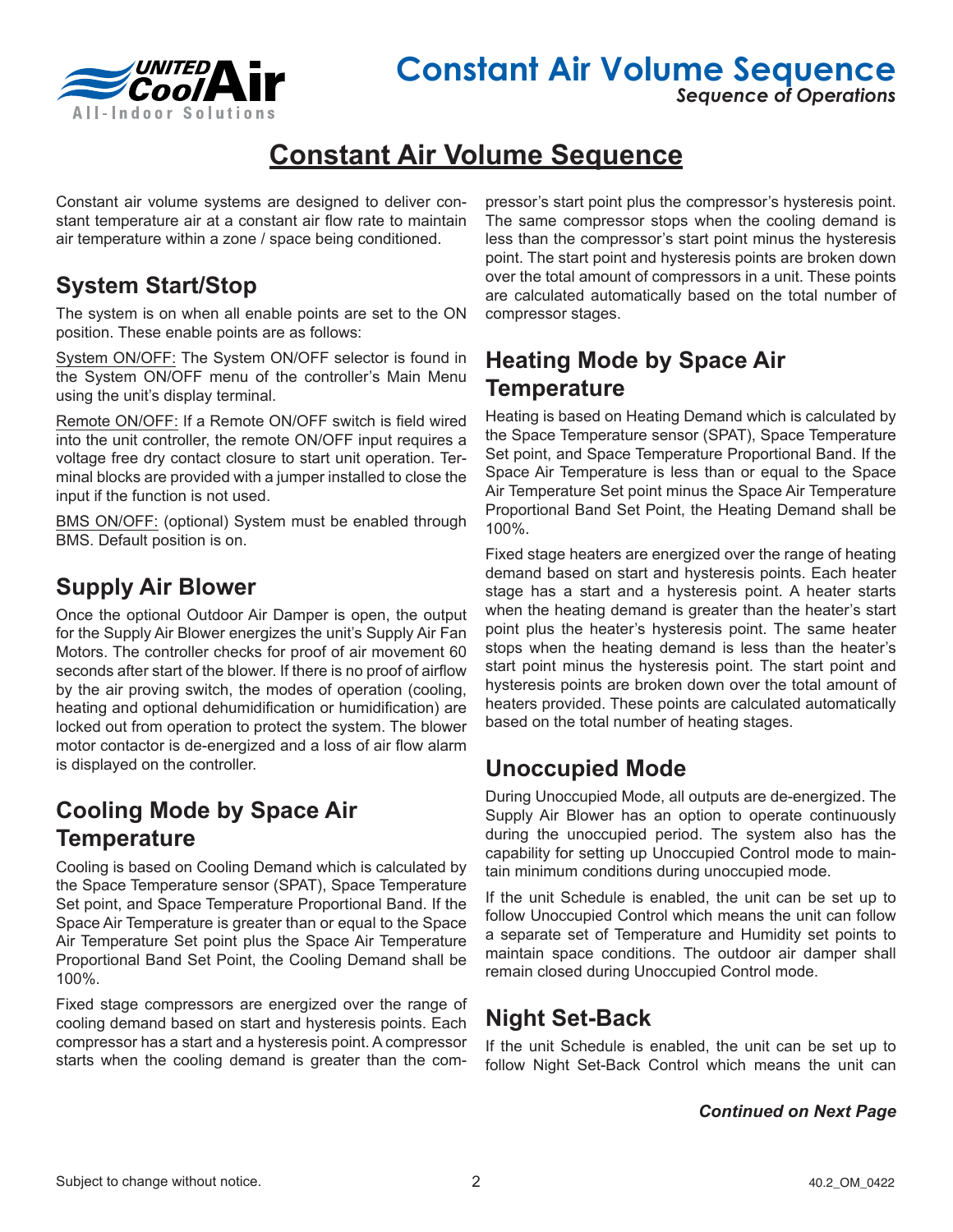

follow a separate set of Temperature and Humidity set points to maintain space conditions. The Outdoor air damper shall remain open during Night Set-Back Control mode.

# **Unoccupied Override**

There are three methods of Unoccupied Override that can be used to override the Unoccupied Mode. This will restart the unit in Occupied Mode to temporarily continue the conditioning process. These methods for Unoccupied Override are initiated 1) by User Interface (unit display and keypad), 2) by Digital Input, or 3) by BMS point interlock.

# **Unoccupied Override by User Interface**

The User Interface has an Unoccupied Override trigger built in on the last page of the main System Status screens. Simply press the Up button one time and the Unoccupied Override screen appears. Set the Duration (Override Time) and Override position (on), to start the override process. Once the Elapsed time equals the Duration, the unit will return to unoccupied mode.

# **Unoccupied Override by Digital Input**

#### **(Requires available digital input and a voltage free dry contact closure momentary push button)**

A digital input can be set up to receive a momentary pushbutton contact closure to initiate the start period of the Unoccupied Override function. The Unoccupied Time period will follow the existing Duration (Override Time) that is set into the wall display just as it would by initiating it at the wall controller.

# **Unoccupied Override by BMS**

#### **(Requires the BMS Communications option)**

A BMS Point is available and requires the BMS Option to initiate the Unoccupied Override function. The Duration (Override Time) for Unoccupied Override mode is also adjustable through BMS. Simply set the unoccupied override time period in minutes. Then Enable/Disable the Unoccupied Override point to start the Unoccupied Override process. If terminating Unoccupied Override before time expiration is desired then a reset point is also available.

# **Airside Economizer Mode (option)**

Airside Economizer is an optional feature for free cooling that requires a factory-provided duct mount type, field-installed, Outdoor Air Temperature and Humidity sensor, a factory provided wall or duct mountable Space Air Temperature and Humidity sensor, and a factory supplied duct mount Supply Air Temperature sensor. With the Airside Economizer Option, there is a minimum damper position set point to maintain a minimum amount of fresh outdoor air based on regional code requirements. Also with the Airside Economizer Option, there is a maximum damper position set point to maintain a maximum amount of outdoor air based on maximum outdoor air and airflow limits required. The minimum and maximum outdoor air damper set points are field adjustable under the Technician Menu - Economizer Setup.

If the Cooling Demand rises above minimum damper position set point, and the Outdoor Air Enthalpy is less than the Space Air Enthalpy, and the Outdoor Air Temperature is below the Outdoor Air Temperature Set Point minus the Outdoor Air Temperature Band Set Point, the unit will perform Airside Economizer mode of operation. The amount of demand for Airside Economizer can be viewed by looking at the System Demands screen for Air Side Economizer x%. When operating in airside economizer mode, the outdoor air dampers are modulated to the position that the Economizer demand is calling for. If the outdoor air temperature is less than the Mixed/Supply Air Temperature Set point, the system will regulate the Outdoor and Space Air Dampers to maintain the Mixed Air/Supply Air Temperature Set point.

# **Waterside Economizer (option)**

Waterside Economizer Mode is an option available for a more energy efficient method of cooling when customers have cooling towers available that can periodically supply water at a temperature of 55.0°F or lower. The Waterside Economizer option requires a factory-provided, factoryinstalled, water temperature sensor to monitor the inlet water temperature to the unit. If the entering water temperature is below the Water Temperature Set Point minus the Water Temperature Band Set Point, the controller regulates the water valve position in an effort to maintain the cooling set point.

Waterside Economizer Mode will stop when the Cooling Demand is 0% or the entering water temperature rises above the Water Temperature Set Point plus the Water

#### *Continued on Next Page*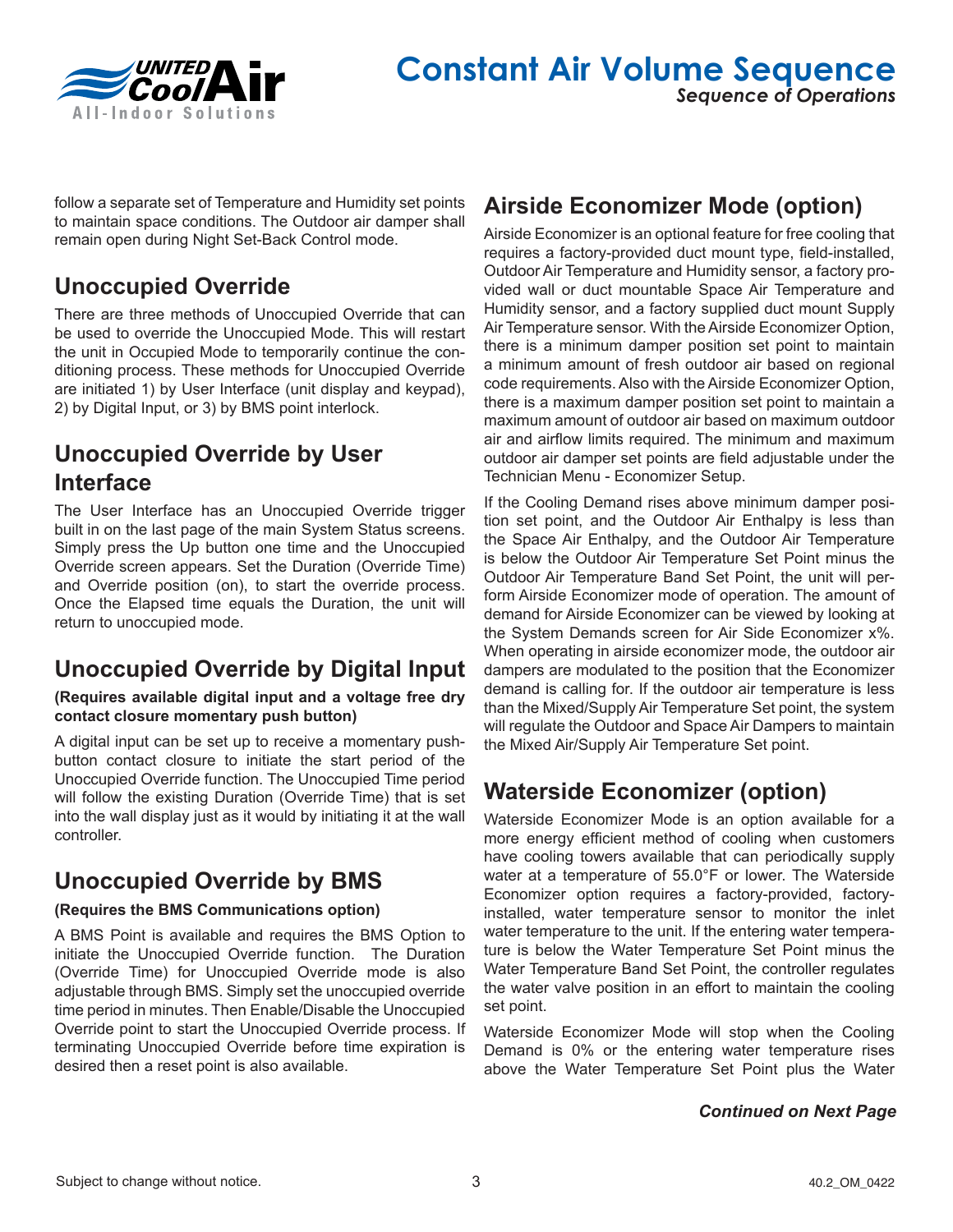

# **Constant Air Volume Sequence**

*Sequence of Operations*

Temperature Band Set Point. When the Water Temperature rises above the Water Temperature Set Point plus the Water Temperature Band Set Point and there is still a demand for cooling, the unit will revert back to mechanical cooling with compressors to provide the required cooling to meet the cooling demand.

## **Sensors**

OAT: A factory-supplied field-installed Outdoor Air Temperature sensor is used with the Airside Economizer option to calculate and compare outdoor air enthalpy to space air enthalpy. The OAT is a combination OAT/OAH sensor that is factory-supplied, field-installed duct mount type that is to be installed in the outdoor air stream.

OAH: A factory-supplied field-installed Outdoor Air Humidity sensor is used with the Airside Economizer option to calculate and compare outdoor air enthalpy to space air enthalpy. The OAH is a combination OAT/OAH sensor that is factorysupplied, field-installed duct mount type that is to be installed in the outdoor air stream.

SPAT: A factory-supplied field-installed Space Air Temperature sensor is used to determine the cooling or heating mode of operation. When the Airside Economizer option is ordered, it is also used to calculate the Space Air Enthalpy to compare to the Outdoor Air Enthalpy and determine if Airside Economizer is available to satisfy the cooling requirement.

SPAH: A factory-supplied field-installed Space Air Humidity sensor option is used to determine if dehumidification mode is required. When the Airside Economizer option is ordered, it is also used to calculate the Space Air Enthalpy to compare to the Outdoor Air Enthalpy and determine if Airside Economizer is available to satisfy the cooling requirement. If the space air humidity sensor is ordered, the space air temperature and humidity are a combination sensor.

SAT: Supply Air Temperature sensor is factory-supplied factory-installed on the supply air blower. This sensor is used for reference to compare space temperature to supply temperature to know that the unit is cooling or heating. If the Airside Economizer option is ordered, the supply air temperature sensor is used regulate outdoor damper position to maintain supply air temperature of 55.0ºF leaving the unit.

WTS: A water temperature sensor is factory installed when the Water Economizer option is ordered. It is used to determine if the entering water temperature is less than the water temperature set point to allow Water Economizer Mode of operation.

**NOTE: The factory provided standard is space temperature (SPAT) and humidity (SPAH) for controlling space conditions is wall mount SPAT and SPAH. Humidity sensors for humidity control is an option that must be specified at time of order. As an option, a Return Air Temperature and Return Air Humidity may be ordered instead of Space Air Temperature and Space Air Humidity. Terminology is automatically reflected on the wall controller based on which sensor is selected.**

# **Global Alarm**

As a standard, Interlock Terminal Blocks are provided for field connection to the Global Alarm dry contact closure output. Should the unit go into an alarm condition on any of the following items listed below, a relay will be energized to provide a dry contact closure to control a field provided alarm buzzer or indicator light to alert the customer of the alarm condition with the unit. The power required to drive the field provided device shall be 24VAC powering a device of less than 3 amps maximum through the factory provided relay.

- Loss of Airflow
- Drain Pan Overflow
- Dirty Air Filter
- Heater High Temperature Limit
- Fire/Smoke Detected
- Freeze Stat Alarm (with Freeze Stat option)
- Compressor High and Low Pressure
- Sensor Failure
- Temperature High or Low Alarms
- Humidity High or Low Alarms

# **STANDARD SYSTEM SAFETIES**

# **Proof of Airflow (Air Flow Switch)**

Each system has a switch to monitor for loss of airflow. The output for the Supply Air Blower must be energized for a minimum 60 seconds (field adjustable) before any modes of operation are enabled. Should the airflow switch remain open after the time delay expires or the airflow switch opens while any system modes are in operation, the system shuts down the modes of operation and the supply air blower and provides a loss of airflow alarm.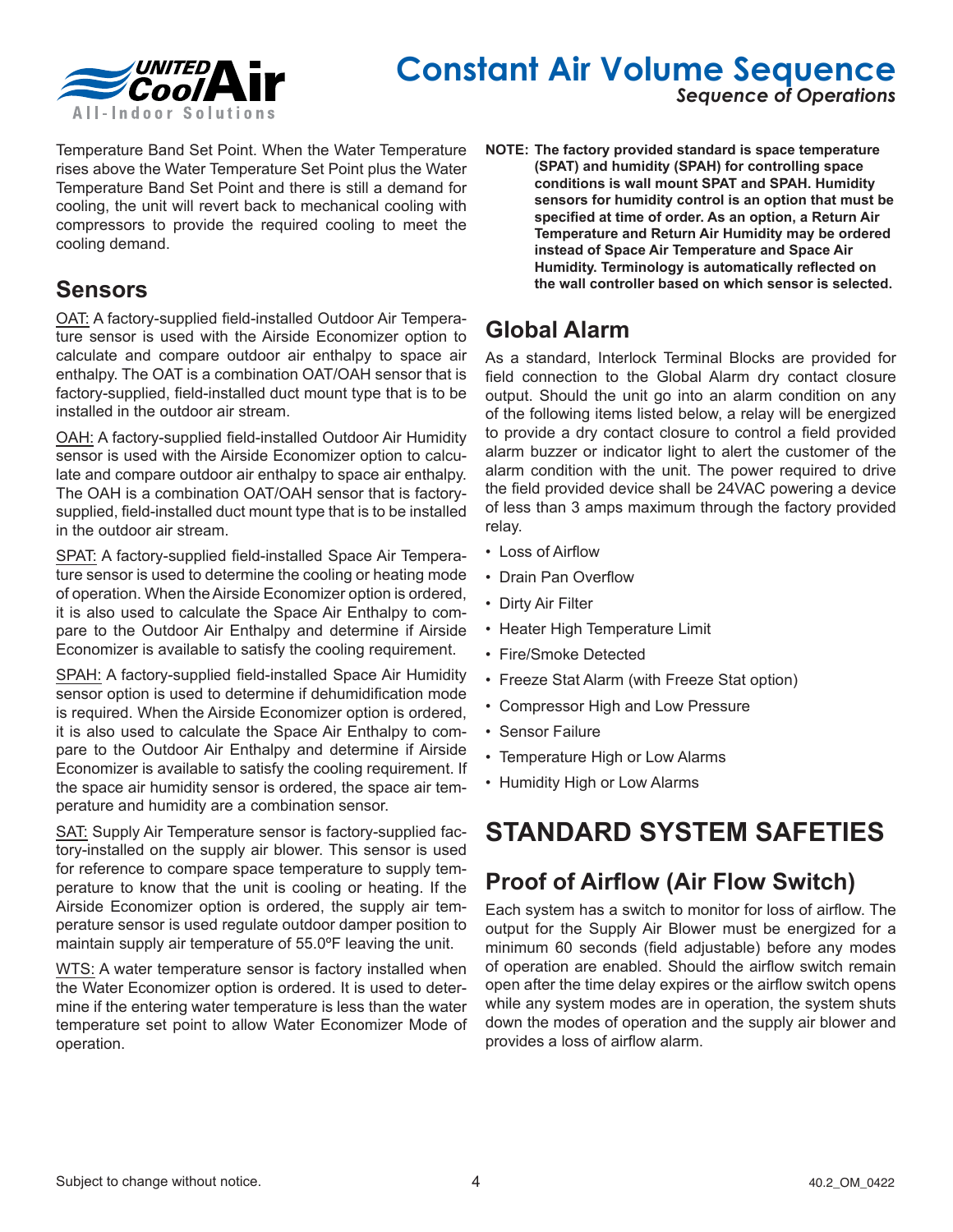

# **Constant Air Volume Sequence**

*Sequence of Operations*

# **Fire/Smoke Detection**

The Fire/Smoke Detection shut down is a factory standard feature with electrical termination points only. The digital input for Fire/Smoke alarm requires a voltage free normally closed dry contact (opens on alarm). If the Fire Stat/Smoke Detector goes into alarm, the normally closed contact opens and all functions of the system will be shut down, and the controller will provide a Fire/Smoke Alarm. The system will reset based on the setup for reset of the Fire/Smoke Alarm. There are two types of reset for a Fire/Smoke Alarm "Automatic or Manual".

Automatic reset will automatically reset and restart the system when the Fire/Smoke alarm system is reset without resetting the audible or visual alarm so the customer knows when the unit tripped on a Fire/Smoke Detector Alarm. Manual reset requires the customer to manually reset the Fire Stat/Smoke Alarm condition before the unit will restart the functions of the system. The default setup for Fire/Smoke Alarm is to lock the system out from operation requiring a manual reset/restart at the unit's Interface Controller. The field has the ability to set the unit to auto-reset/auto-restart once the Fire/Smoke Alarm resets.

# **Compressor High Pressure Switch**

Each Compressor is protected with a high-pressure cutout switch. The switch may vary in pressure range based on the type of refrigerant within the refrigerant circuit. For ON/ OFF type Compressors, the high-pressure switch is wired in series with the digital output that controls the ON/OFF function of the corresponding compressor.

The high-pressure switch will open if the refrigerant pressure is greater than the refrigerant pressure set point. The open Compressor 1 High Pressure Switch will de-energize the relay that energizes and de-energizes the Compressor 1 Contactor. One contact energizes and de-energizes the compressor contactor and the other relay contact sends the alarm signal back to the controller to let the controller know that Compressor 1 High Pressure switch tripped. The highpressure switch will take the compressor offline as it is wired to the relay that controls the contactor for the compressor, but it will also allow the relay to provide the alarm signal.

Once the high-pressure Trip occurs, the compressor must be re-enabled under the System Enables menu in the controller.

**NOTE: R410A Refrigerant Systems require a manual reset of the switch due to higher operating pressures within the system.**

## **Compressor Low Pressure Switch**

Each Compressor is protected by a low-pressure cutout switch. The switch may vary in pressure range based on the type of refrigerant within the refrigerant circuit. Unlike the high-pressure switch, the low-pressure switch is connected directly to a digital input on the controller. Should the Low Pressure Switch open during a compressor run cycle, the corresponding compressor will trip on low pressure safety. If this occurs, the controller will de-energize the corresponding digital output to the compressor contactor.

When a low-pressure trip occurs, the compressor must be manually re-enabled under the System Enables menu in the controller. Low pressure switches automatically reset once the pressure at switch rises above the switches reset point.

# **Heater High Temperature Cutout**

Factory provided heating banks are supplied with a heater high temperature cutout switch that trips as the surrounding air temperature at the switch causes the temperature on the switch to rise above the cutout point. The switch is bimetallic auto reset type. Should the switch trip, an alarm will be displayed on the controller alerting the customer to Heater High Temperature Cutout. If a heater high temperature cutout occurs, the heaters automatically restart once the surrounding air temperature cools the surface of the switch enough to allow the switch to reset.

# **Sensor Failure**

There are two methods for sensor failure. One method is when the reading is above or below minimum and maximum range of the sensor. With this method, the sensor should be displaying a value on the display of the controller. The other method is a mis-wired or sensor that simply was not installed during installation. This method will display a ###.# output for the failed sensor on the wall controller along with the label of the sensor.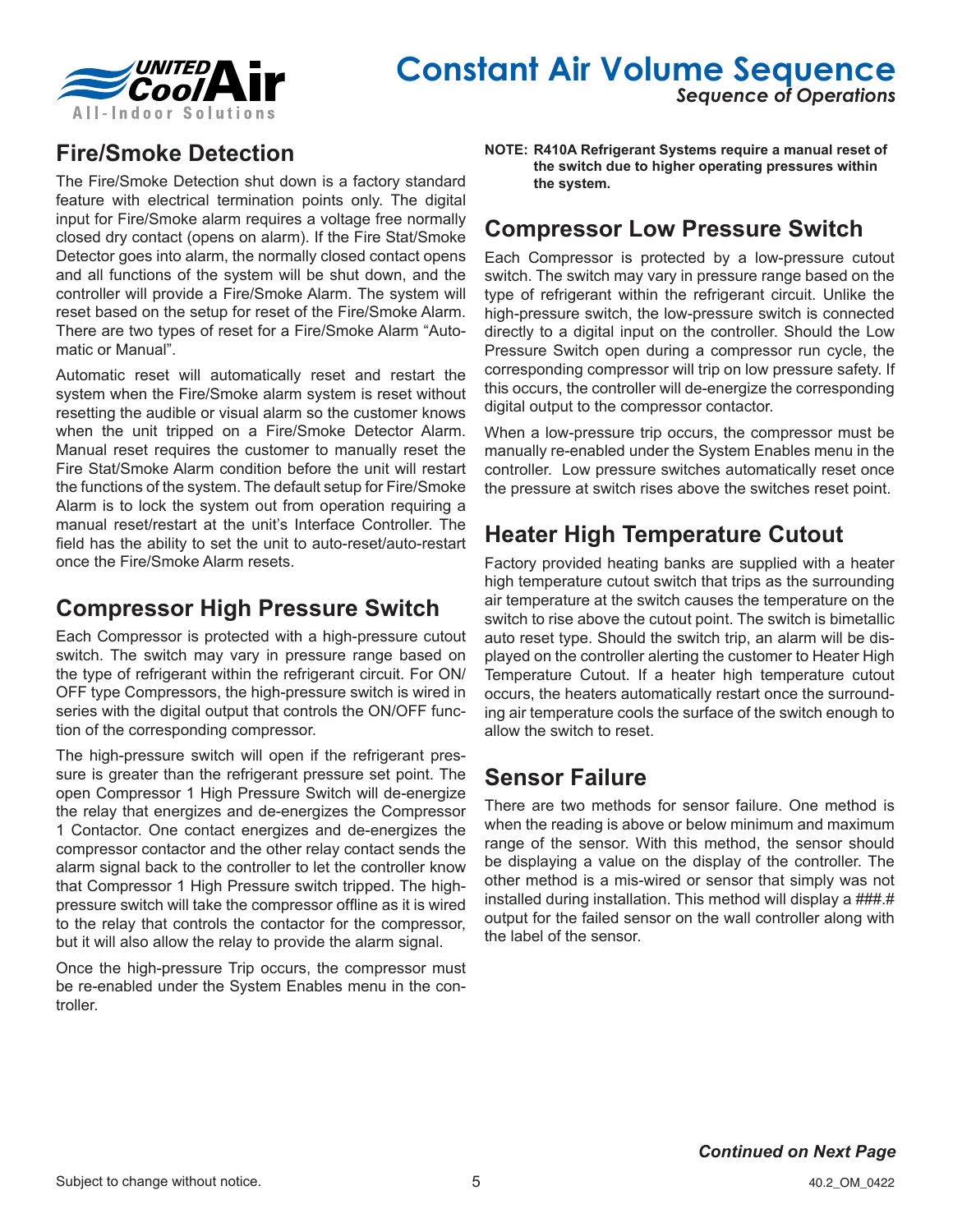

# **Constant Air Volume Sequence**

*Sequence of Operations*

# **High and Low Limit Alarms**

Each controller has adjustability for High and Low set point alarms for the following sensors. The High and Low Limit Set Points are available under the Alarm Set Points menu. The sensors must be enabled for the High and Low Alarm Set Point display screens to appear. The following sensors have high and low alarm set point capability:

- Space Air Temperature
- Space Air Humidity
- Supply Air Temperature
- Refrigerant Pressure

## **Drain Pan Overflow Switch**

The drain pan overflow switch is a water level detection switch that opens when the water level is too high in the unit's condensate drain pan. If there is a blockage in the condensate line, the rising water level in the condensate drain pan will open the drain pan switch creating an alarm at the controller. The drain pan overflow switch shuts down cooling preventing the condensate from overflowing the drain pan. The alarm will notify the customer of the drain pan overflow condition. Once the blockage is removed from the condensate drain line, the system must be manually reset at the controller's user interface.

### **Dirty Filter Switch**

When the air filter(s) become clogged with dirt and debris, the contacts on the filter switch will open causing a Dirty Filter Alarm at the controller. The alarm will be in the form of a notification recommending that the air filter(s) be changed for preventive maintenance. No modes of operation are locked out during the Dirty Filter Alarm and the unit will continue operation in the presently operating mode. The alarm notification can be reset through the units user interface once the filter(s) are replaced.